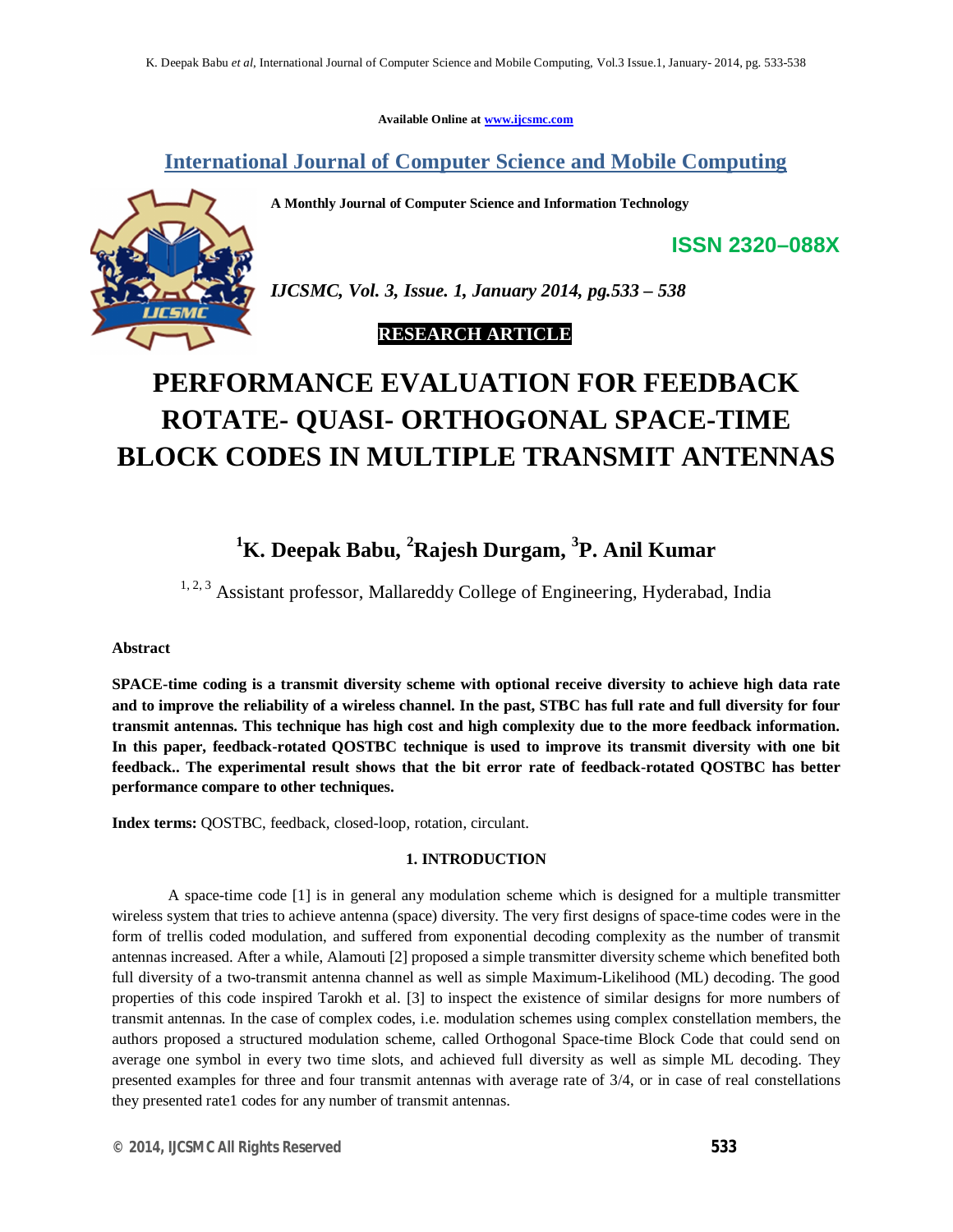In complex constellations there is no square rate-1 code, i.e. a code for which the time length of the block equals the number of transmit antennas like that of Alamouti, for more than two transmit antennas. Meaning that Alamouti code was the only square full-rate complex orthogonal space time block code. Later in [4] it was shown that the same applies to non-square designs. Then Jafarkhani [5] proposed another scheme that was inspired by Alamouti code and could achieve full rate by pair wise decodabality for four transmit antennas.1 A modified version of this code which used rotated constellations could achieve maximum diversity of the channel in addition to the described properties of the original design [6].

#### **II. ROTATE QUASI- ORTHOGONAL SPACE-TIME BLOCK CODES**

Rotate-QOSTBC with 4 antennas is proposed with lower decoding complexity than QOSTBC. Rotate-QOSTBC can achieve full diversity when rotated QOSTBC based on  $S_j$ . For BPSK, the angle is found to be  $\prod/4$ . The problem is to attempt to justify this rotation angle analytically. The (4\*4) QOSTBC is given by

$$
S_J = \left[ \begin{array}{cc} S_{12} & S_{34} \\ -S_{34}^* & S_{12}^* \end{array} \right]
$$

Where  $S_{12}$  and  $S_{34}$  are the two (2\*2) building blocks based on the Alamouti scheme of two transmit antennas. The rotated QOSTBC based on SJ is introduced as below

$$
S_{RJ} = \begin{bmatrix} s_1 & s_2 & \mu s_3 & \mu s_4 \\ -s_2^* & s_1^* & -(\mu s_4)^* & (\mu s_3)^* \\ -(\mu s_3)^* & -(\mu s_4)^* & s_1^* & s_2^* \\ \mu s_4 & -\mu s_3 & -s_2 & s_1 \end{bmatrix}
$$

Here

 $\mu = e^{j\pi/4}$  is the rotate factor. It is optimal for QPSK constellation. For 16-QAM, rotate factor is equal to  $\pi/8$ .

In this paper, based on optimal rotated QOSTBC for QPSK constellation. The received signal is given by

#### $R=H$ **<sub>J</sub>S+N**

Here

HJ represents the independent samples of a zero-mean complex Gaussian random variable with zero 1.

S=sampled signals N=noise R is a T \* Nr matrix representing the received symbols. S is a T \* Nt matrix representing the transmitted data. H is an Nt\* Nr matrix representing quasi-static flat fading.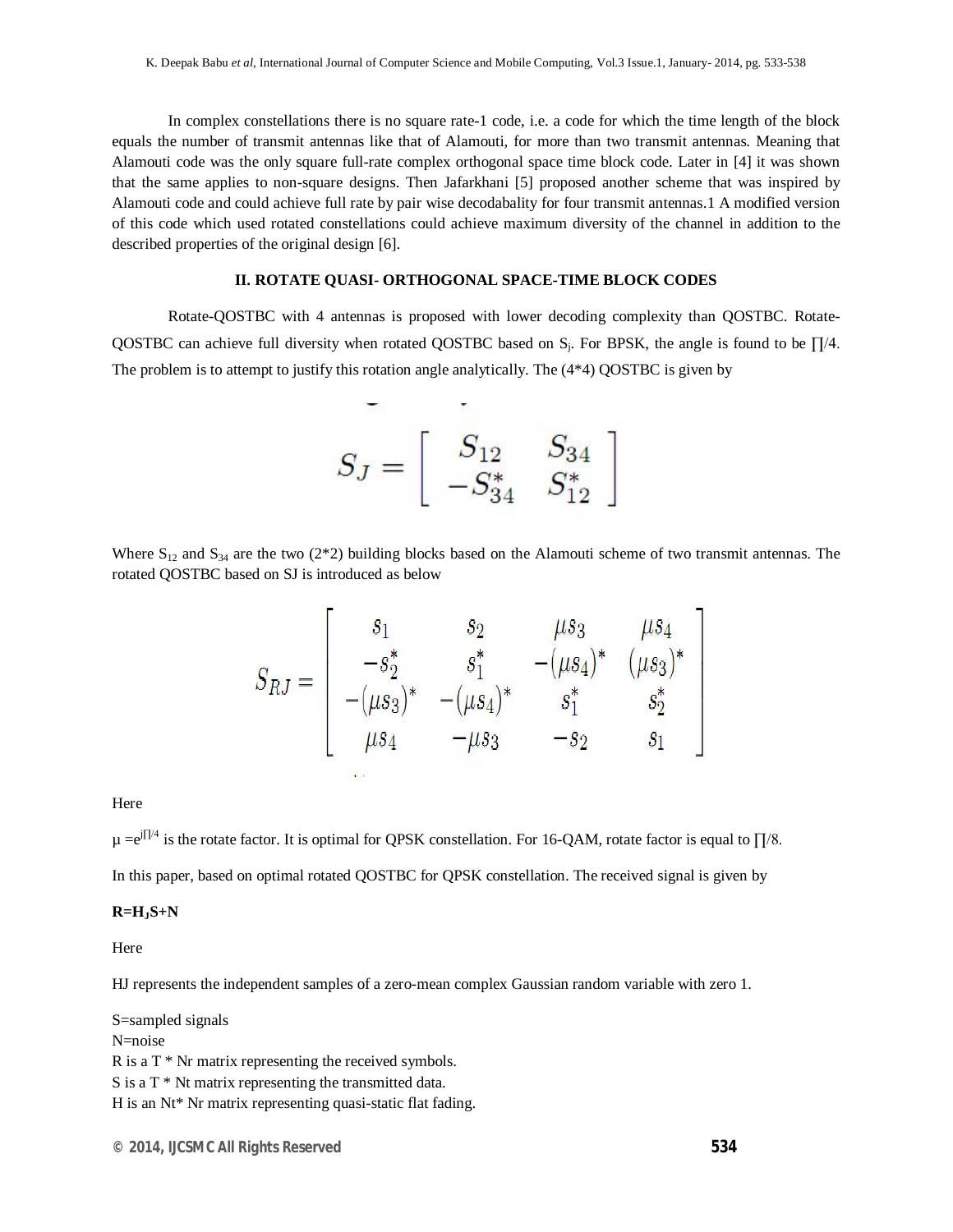N is a T \* Nr matrix representing additive white Gaussian noise (AWGN).

where r is the  $(4 \times 1)$  vector of signals received in four consecutive symbol periods, s Is the  $(4 \times 1)$  vector containing 4 transmitted symbols mapped by S, n is the (4 x 1) complex Gaussian noise vector, and 'H' is the (4 x 4) equivalent channel matrix containing the path gains  $h_{j,i}$  (and their conjugate versions  $h_{j,i}^*$ ) from j<sup>th</sup> transmit antenna to j<sup>th</sup> receive antenna, which are modeled as the samples of zero-mean independent complex Gaussian random variable with equal variance of  $\sigma^2$  per complex dimension.

#### **III. FEEDBACK-ROTATE QUASI- ORTHOGONAL SPACE-TIME BLOCK CODES**

 The block diagram of feedback-rotate QOSTBC shown in fig.1. In Feedback-QOSTBC flat fading channel with four transmit antennas and one receive antenna is considered. With this assumption, Jafarkhani QOSTBC is first described in order to facilitate the introduction of the new scheme.



**Fig.1. shows the block diagram of feedback-rotate QOSTBC**

After multiplying the  $S_J$  (see in QOSTBCs) by four phase factors is given by

$$
S_P = \begin{bmatrix} s_1 e^{j\alpha} & s_2 e^{j\beta} & s_3 e^{j\gamma} & s_4 e^{j\theta} \\ -s_2^* e^{-j\alpha} & s_1^* e^{-j\theta} & -s_4^* e^{-j\gamma} & s_3^* e^{-j\beta} \\ -s_3^* e^{-j\alpha} & -s_4^* e^{-j\beta} & s_1^* e^{-j\gamma} & s_2^* e^{-j\theta} \\ s_4 e^{j\alpha} & -s_3 e^{j\theta} & -s_2 e^{j\gamma} & s_1 e^{j\beta} \end{bmatrix}
$$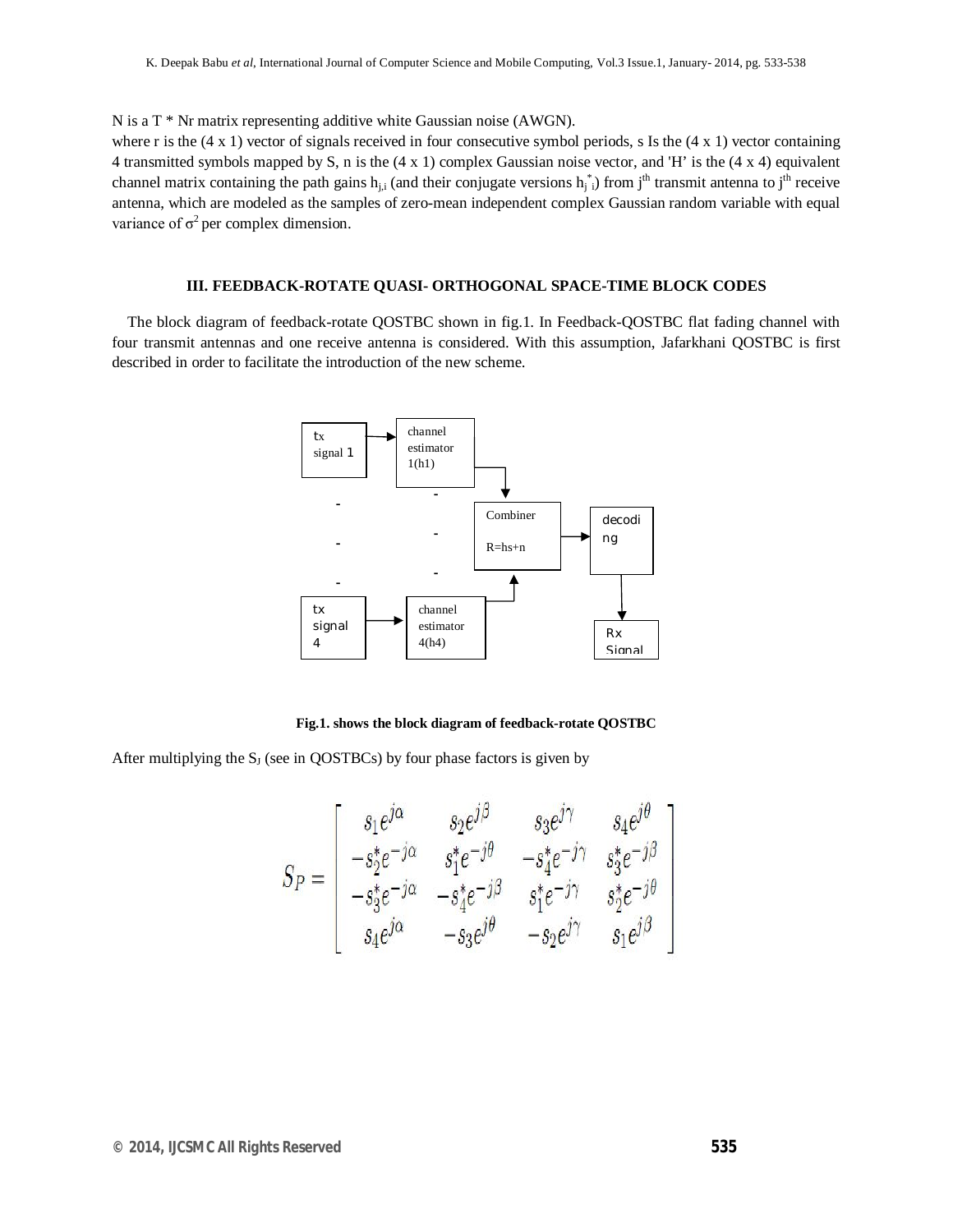The received signal of feedback QOSTBC is given by

$$
\begin{bmatrix} r_1 \\ r_2^* \\ r_3^* \\ r_4 \end{bmatrix} = \begin{bmatrix} h_1 e^{j\alpha} & h_2 e^{j\beta} & h_3 e^{j\gamma} & h_4 e^{j\theta} \\ h_2^* e^{j\theta} - h_1^* e^{j\alpha} & h_4^* e^{j\beta} & -h_3^* e^{j\gamma} \\ h_3^* e^{j\gamma} & h_4^* e^{j\theta} & -h_1^* e^{j\alpha} - h_2^* e^{j\beta} \\ h_4 e^{j\beta} - h_3 e^{j\gamma} & -h_2 e^{j\theta} & h_1 e^{j\alpha} \end{bmatrix} \begin{bmatrix} s_1 \\ s_2 \\ s_3 \\ s_4 \end{bmatrix} + \begin{bmatrix} n_1 \\ n_2^* \\ n_3^* \\ n_4 \end{bmatrix}
$$

#### **R=HPS+N**

Here

R represent as received signal

HP represents the independent samples of a zero-mean complex Gaussian random variable with zero 1.

S=sampled signals N=noise R is a  $T^*$  Nr matrix representing the received symbols. S is a T \* Nt matrix representing the transmitted data. H is an Nt\* Nr matrix representing quasi-static flat fading. N is a T \* Nr matrix representing additive white Gaussian noise (AWGN). ω can be interpreted as the channel dependent interference parameter, and given by  $ω = ej(α-β)$  · 2Re(h<sub>\*1</sub>h<sub>4</sub>) – ej(γ-θ) · 2Re(h<sub>2</sub>h<sub>\*3</sub>),

To achieve the minimal absolute value of  $\omega$  by adjusting the value of the two factors ej( $\alpha-\beta$ ) and ej( $\gamma-\theta$ ), namely: when  $\text{Re}(h*_1 h_4) \cdot \text{Re}(h_2 h*_3) \ge 0$ , here  $e^{j(\alpha-\beta)} \cdot e^{j(\gamma-\theta)} = 1$ ; when  $\text{Re}(h \times 1 h4) \cdot \text{Re}(h2h \times 3) < 0$ , here  $e^{j(\alpha-\beta)} \cdot$  $e^{i(\gamma-\theta)} = -1$ . Assuming, the channel information at the receiver, and adopt one bit k = 0 or 1 to indicate Re(h<sup>\*</sup><sub>1</sub> h<sub>4</sub>) ·  $Re(h_2h*_3) \geq 0$ ,or  $Re(h*_1 h_4) \cdot Re(h_2h*_3) < 0$  respectively. Then this one bit information will be fed back to the transmitter.

Supposing the system channel is quasi-static flat fading channel, at the transmitter the value of  $k$ , if  $k = 0$ , we set  $\alpha = \gamma = \pi$  and  $\beta = \theta = 0$ , which ensure  $e^{i(\alpha - \beta)} \cdot e^{i(\gamma - \theta)} = 1$ , if  $k = 1$ , we set  $\alpha = \beta = \theta = 0$  and  $\gamma = \pi$  which ensure  $e^{j(a-\beta)} \cdot e^{j(\gamma-\theta)} = -1$ . Hence, the solution for this closed-loop scheme as follows:

If Re  $(h*_1 h_4)$  ·Re  $(h_2 h*_3) \ge 0$  feedback k=0 setting  $\alpha = \gamma = \pi$ ,  $\beta = \theta = 0$ 

If Re  $(h*_1 h_4)$  ·Re  $(h_2 h*_3)$  <0 feedback k=1 setting  $\alpha = \beta = 0, \gamma = \pi$ .

#### **IV. EXPERIMENTAL RESULTS**

The performances of the proposed closed loop QOSTBC schemes with ML receiver are shown below. The performance of the orthogonal STBC with rate 1/2, the Jafarkhani's QOSTBC, and its optimal rotated scheme are also shown for comparison.

*© 2014, IJCSMC All Rights Reserved 536*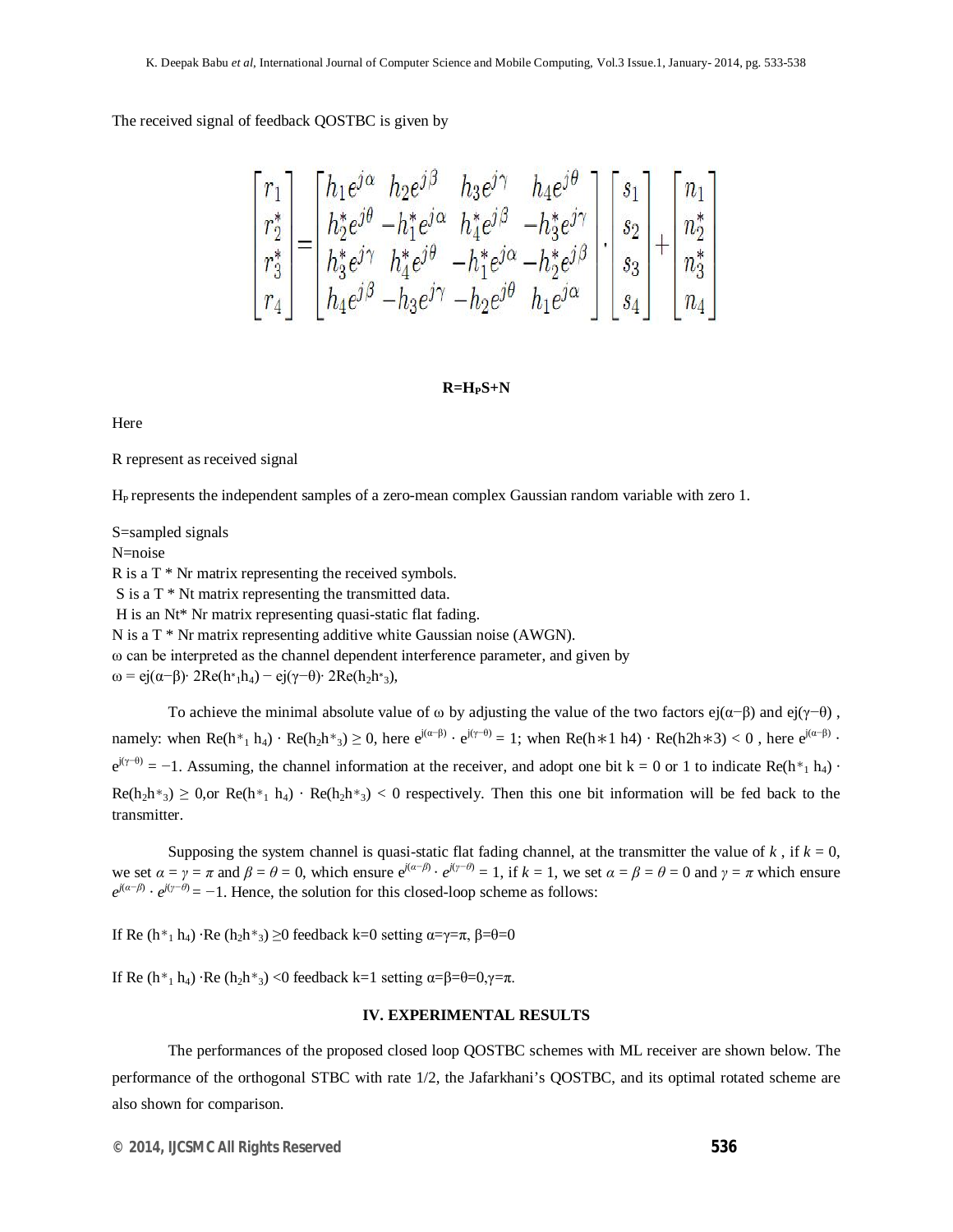In fig.2. 16-QAM for the orthogonal STBC and QPSK for other QOSTBC schemes is adopted. Comparing the BER of QOSTBC and its corresponding closed-loop scheme, namely, the feedback QOSTBC, their curves are nearly the same at low SNR. However, with the increase of SNR, the performance of the closed-loop scheme is much better than the open-loop QOSTBC. Simulation results also show that the performance of feedback QOSTBC is similar with the performance of optimal rotated QOSTBC, nevertheless, the combination of one bit feedback and the optimal constellation rotation can achieve the best performance.



**Fig. 2. BER performance of QOSTBC systems**

In 3G technology diversity reception is used. So, more than one antenna is arranged at the mobile unit. So if the closed loop QOSTBC system is implemented practically, that system should be compatible with the existing system. So closed loop QOSTBC system is combined with the receiver diversity systems.

#### **V.CONCLUSION**

For systems with four transmit antennas and multiple receive antennas, it can enhance the performance with the feedback information as few as 1 bit. In particular, the presented closed-loop scheme can be applied in any existing QOSTBC without increasing the design complexity. Moreover, one important advantage of the proposed scheme is that it needn't to sacrifice the optimal rotated phase for the feedback variable.

#### **REFERENCES**

[1] V. Tarokh, N. Seshadri, and A.R. Calderbank , \Space time codes for high data rate wireless communications: Performance Criterion and code construction,"IEEE Trans. on Inform. Theory, vol. 44, no. 2, March 1998.

[2] S. M. Alamouti \A simple transmitter diversity scheme for wireless communications," IEEE J. Select. Areas Commun., vol. 16, pp. 1451- 1458, October 1998.